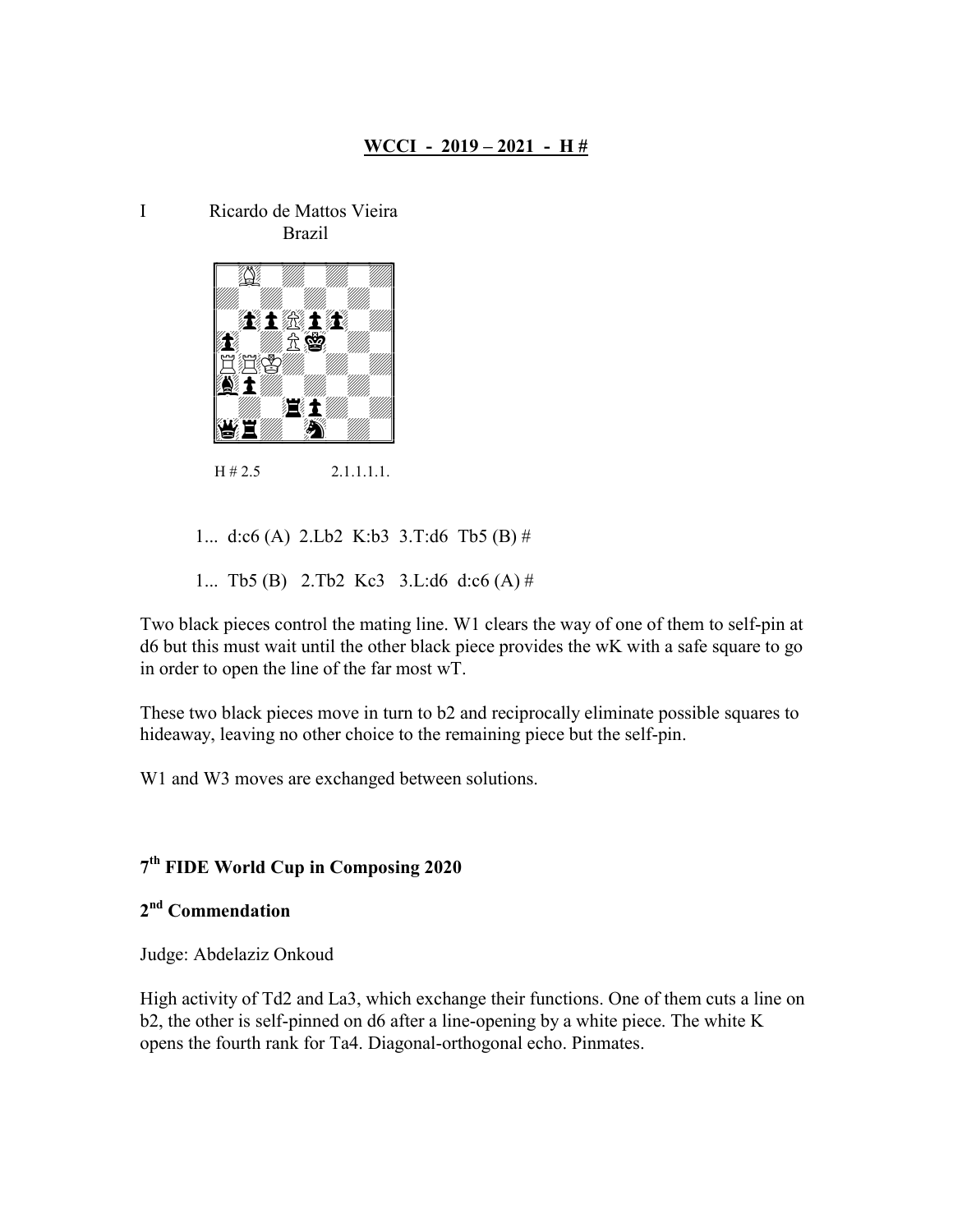



1.Lb4 Sf4+! (Se1+?) 2.T:f4 Sf5 #

1.Tf5 Se1+! (Sf4+?) 2.L:e1 Sc4 #

Two (one indirect and one direct) white batteries fire and the pieces that guard e3 and e4 are changed.

Dual avoidance at W1: one of two possibilities  $(Sf4+$  and  $Se1+)$  is avoided by the creation of a negative effect at B2 (opening the line of a black piece that will control the mating line). A touch of originality may be the fact that the negative effect that is (re)created at B2 had already been eliminated at B1!!

Black reciprocal, white active sacrifice and shut-off mates complete the strategic content.

## 8 th FIDE World Cup in Composing 2020

## 2<sup>nd</sup> Honorable Mention (4<sup>th</sup> place)

Judge: Michal Dragoun

Line of the mating battery is attacked by four pieces (Ta4, Lc3, Tf8, Lh3). One can be interfered by mating knight, two guards can be simultaneously removed by moves Lb4 or Tf5, so it seems that black has enough time – but it is necessary to renew guard of e4 by line-opening sacrifice of Sg2, which determines remaining black move. Rich and perfectly matched strategic combination.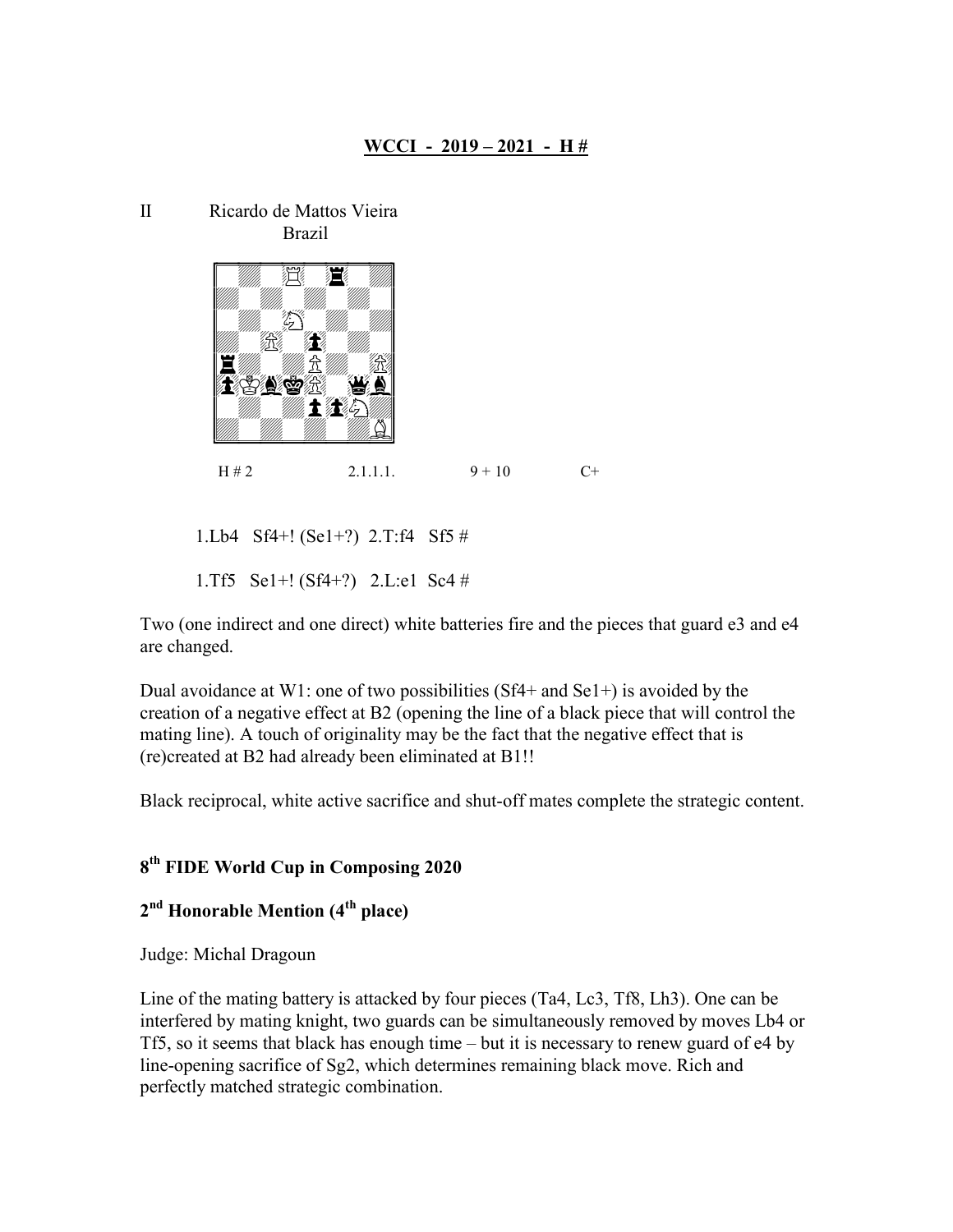III Ricardo de Mattos Vieira Brazil



 $H \# 2$  2.1.1.1.  $6 + 13$  C+

1.e:d4 Tc2 2.Sc3 Sd3 #

1.b:c4 Td7 2.Sf6 S:e6 #

PROBLEMAS 2020 TTY

Nº 746 (April 2020)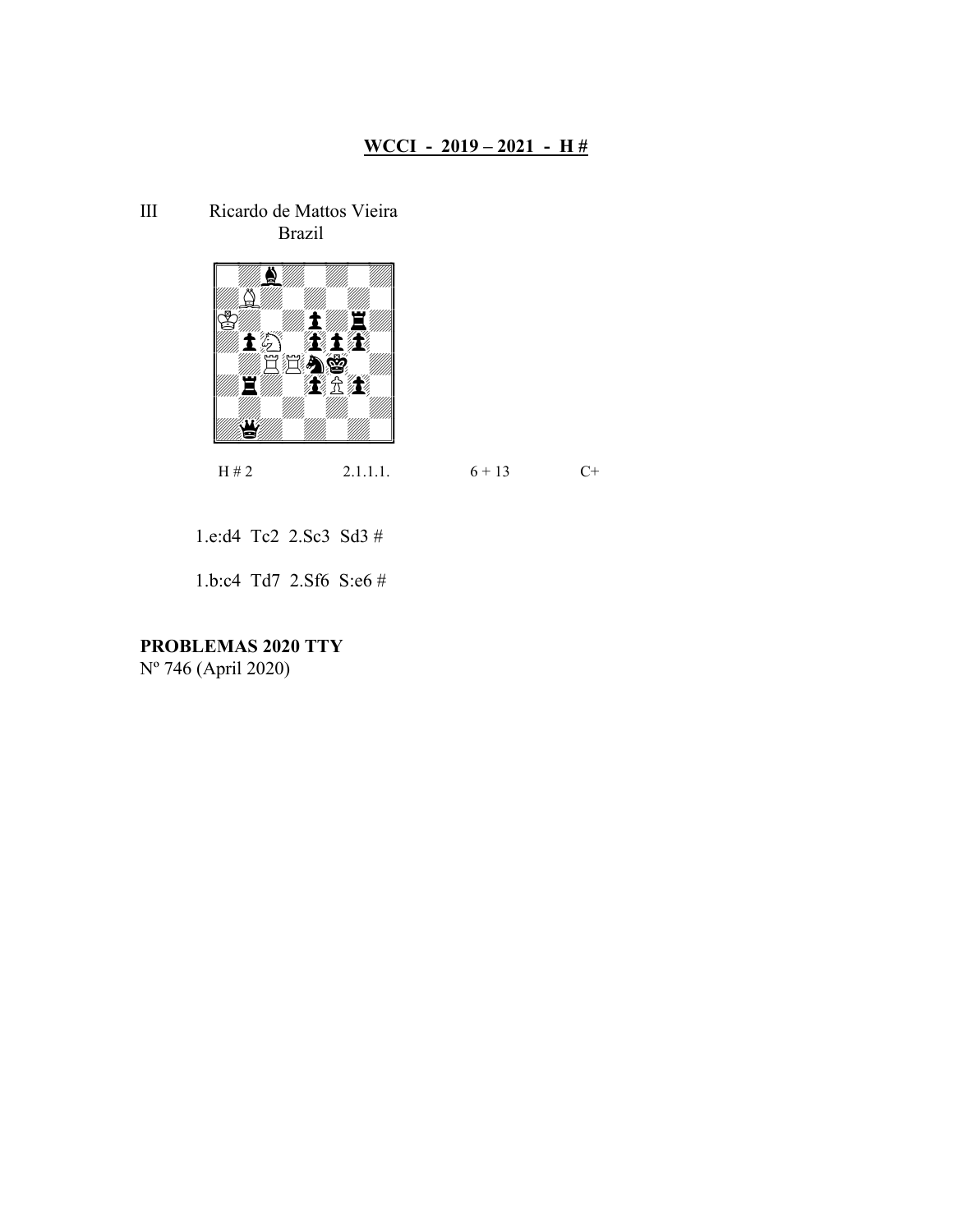IV Ricardo de Mattos Vieira Brazil



 $H \# 2$  2.1.1.1.

1.Sb7+ Lc5 2.Dd5+ S:d5 #

1.Se6+ Sb5 2.De5+ L:e5 #

Consecutive checks to the white king on the same rank. wL / wS reciprocal play.

#### RIFACE – 2019

## 4 th Honorable Mention

Judge: Yves Tallec

Tout se passe sur la 5ème traverse occupée au départ par une batterie Noire Cavalier-Tour. Les Noirs donnent échec mais les Fou et Cavalier Blancs couvrent et neutralisent la Tour Noire arrière. La Dame Noire peut alors se sacrifier sur cette ligne où se donnent aussi les mats.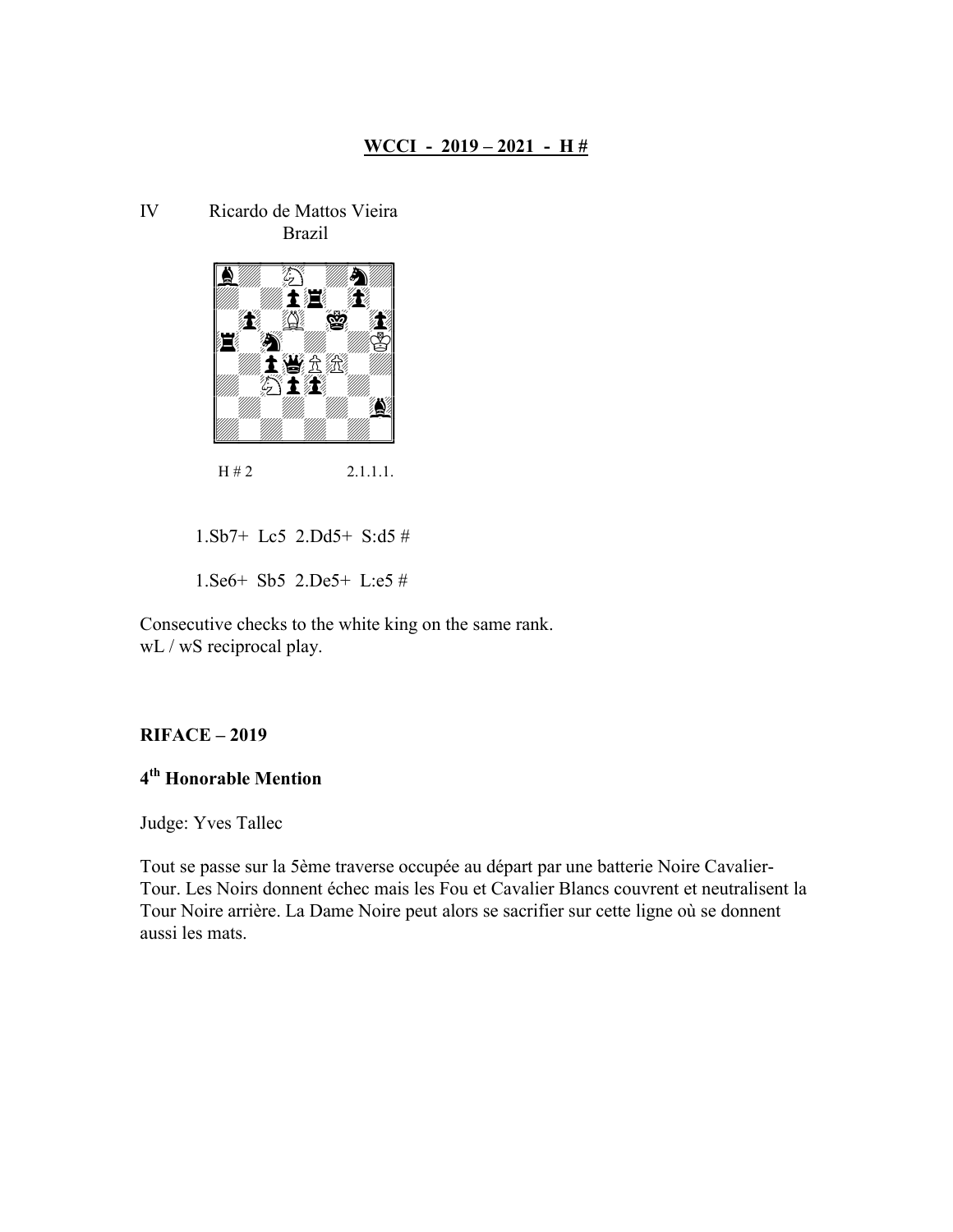V Ricardo de Mattos Vieira Brazil



 $H \# 2$  2.1.1.1.  $10 + 6$  C+

1.Tf6 e:f6 2.Td4 Sc5 #

1.T:d2 S:d2 2.Tf7 e6 #

### ALMIRO ZARUR 100TH ANNIVERSARY TOURNEY - 2020

# 1 st PRIZE

Judge: Paz Einat

A complex idea with black assisting white to make the thematic moves by sacrifices. The two white lines of the bishops at h1 and h2 must be opened to guard  $c6$ ,  $c7$  & d6. One line is opened on W1 and the second on W2. Opening of the Bh2 line in the first solution must be by a sacrifice on f6 since 1...e6+ must be avoided. Similarly, in the second solution, when opening the Bh1 line, the checks by WSe4 and its move to d6 (blocking Bh2 guard on c7) must be avoided. Thus, black makes a sacrifice on d2 to enable 1...Sxd2. The additional interference on B2 by the non-sacrificing BR is an important addition with exchange of roles by the BR's. Also, both BR's participate in the line openings. The problem is rich, the thematic element is unique, and the construction is very good.